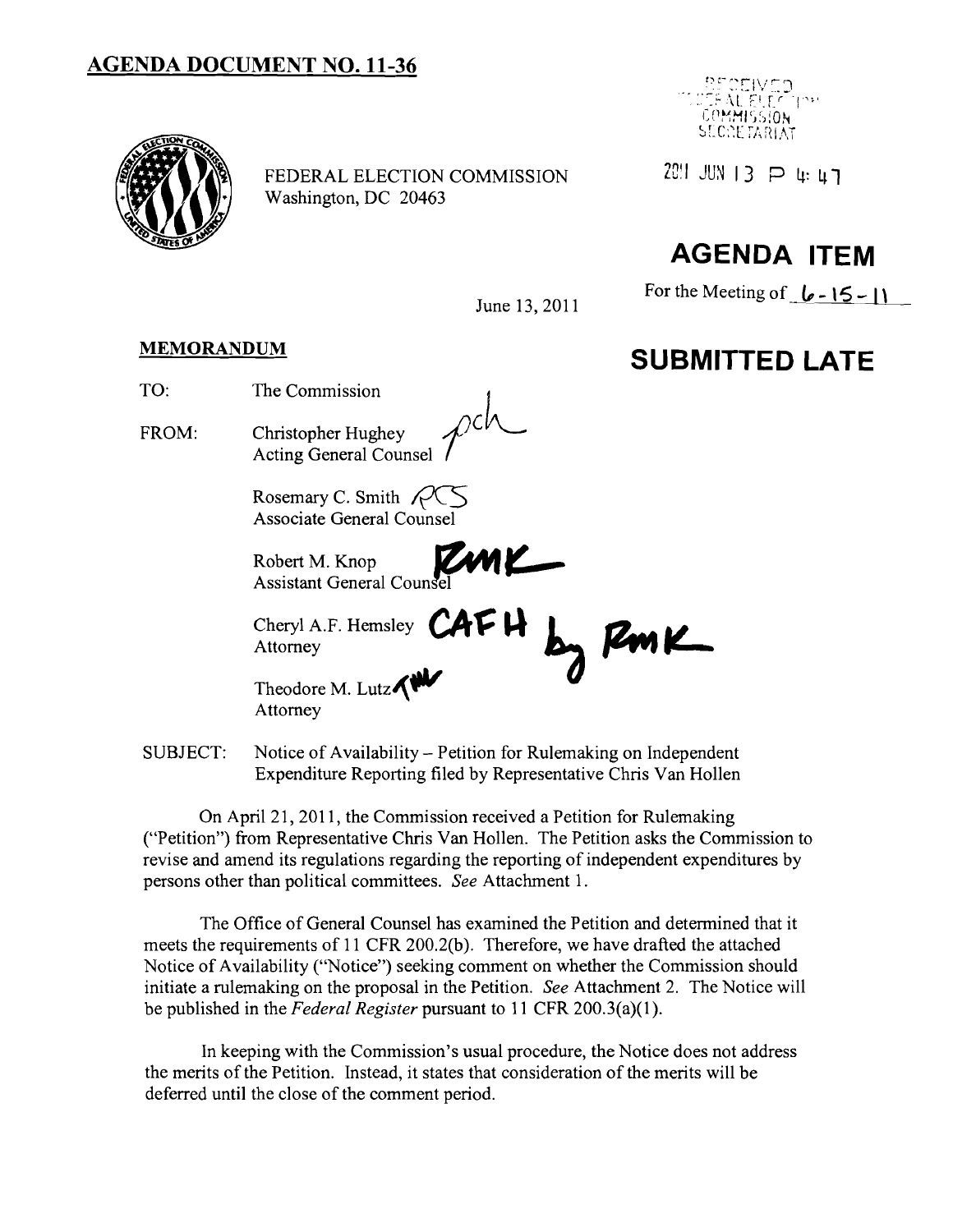The Office of General Counsel requests that this draft be placed on the agenda for the June 15,2011, open meeting.

Attachments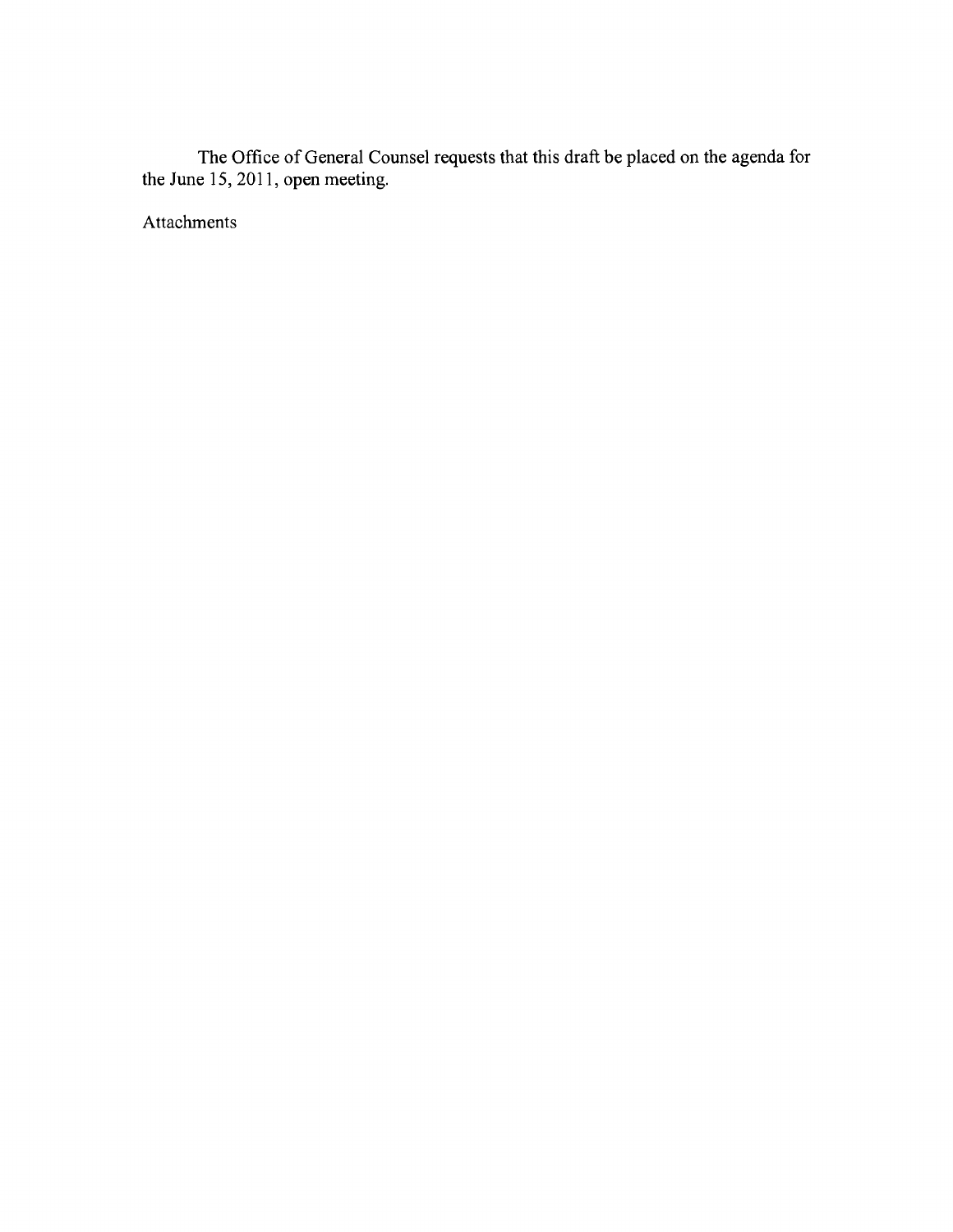

Mr. Hughey - Pursuant to 11 CFR 200.2(a), please find attached for filing on behalf of Representative Chris Van Hollen a Petition for Rulemaking to Revise and Amend Regulations Relating to Disclosure of Independent Expenditures.

Thank you.

Don Simon

Donald J. Simon Sonosky, Chambers, Sachse, Endreson & Perry, LLP Suite 600, 1425 K St. NW Washington, DC 20005 Telephone: (202) 682-0240 Facsimile: (202) 682-0249 E-Mail: dsimon@sonosky.com Web: www.sonosky.com

#### NOTICE:

This message is intended for the use of the individual or entity to which it is addressed, and may contain information that is privileged, confidential, and exempt from disclosure under applicable law. If the reader of this message is not the intended recipient or the employee or agent responsible for delivering this message to the intended recipient, you are hereby notified that any dissemination, distribution or copying of this communication is strictly prohibited. If you have received this communication in error, please notify us by reply e-mail or by telephone (you may call collect to the sender's number listed above), and immediately delete this message and all of its attachments.

 $\sum_{i=1}^n$ 

Van Hollen ·· FEC petition re disclosure -· FINAL (April, 2011).PDF

LA COMPANY COMPANY AND COMPANY OF A CONTRACTOR

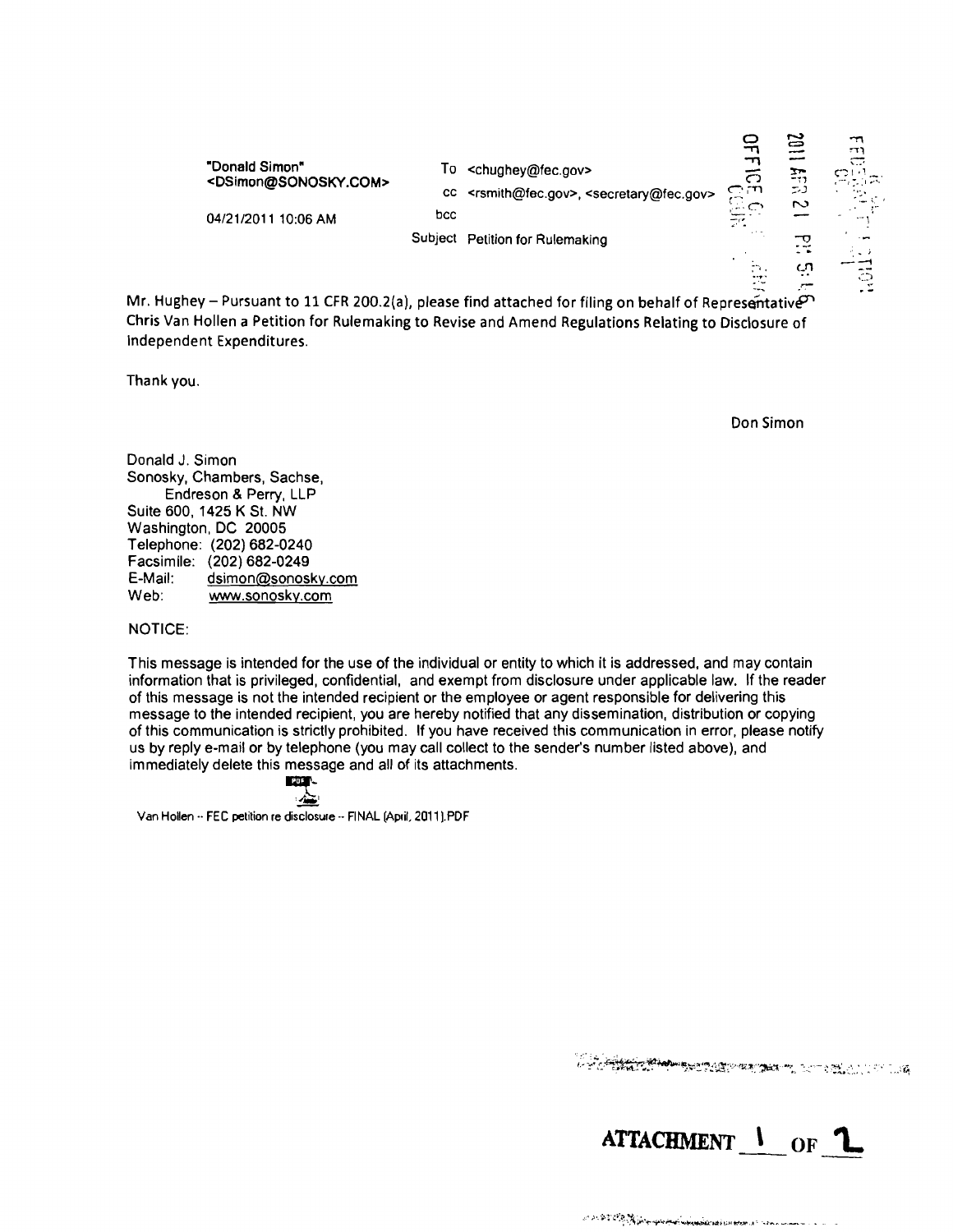#### **Before the Federal Election Commission**

#### **Petition for Rulemaking To Revise and Amend Regulations Relating to Disclosure of Independent Expenditures**

Pursuant to II C.F.R. § 200.1 *et seq.,* Representative Chris Van Hollen hereby petitions the Federal Election Commission to conduct a rulemaking to revise and amend 11 C.F.R. §  $109.10(e)(1)(vi)$ , the regulation relating to disclosure of donations made to persons, including corporations and labor organizations, which make independent expenditures, in order to confonn the regulation with the law. In support of this request, petitioner states:

1. Following the Supreme Court's decision in *Citizens United v.* FEe, 130 S.Ct. 876 (2010), corporations and labor organizations may now use their treasury funds to make "independent expenditures." 2 U.S.C. § 434(17). Such expenditures are subject to the disclosure requirements of the Federal Election Campaign Act (FECA), as amended by the Bipartisan Campaign Refonn Act (BCRA), which apply to independent expenditures made by any "person." 2 U.S.C. § 434(c).

2. Under 2 U.S.c. §434(c), every person (other than a political committee) who makes independent expenditures in excess of \$250 during a calendar year "shall file a statement containing the information required under subsection  $(b)(3)(A)$  of this section for all contributions received by such person." 2 U.S.C.  $\S$  434(c)(1). Subsection (b)(3)(A), in turn, requires disclosure of "the identification of each person (other than a political committee) who

**ATTACHMENT OF**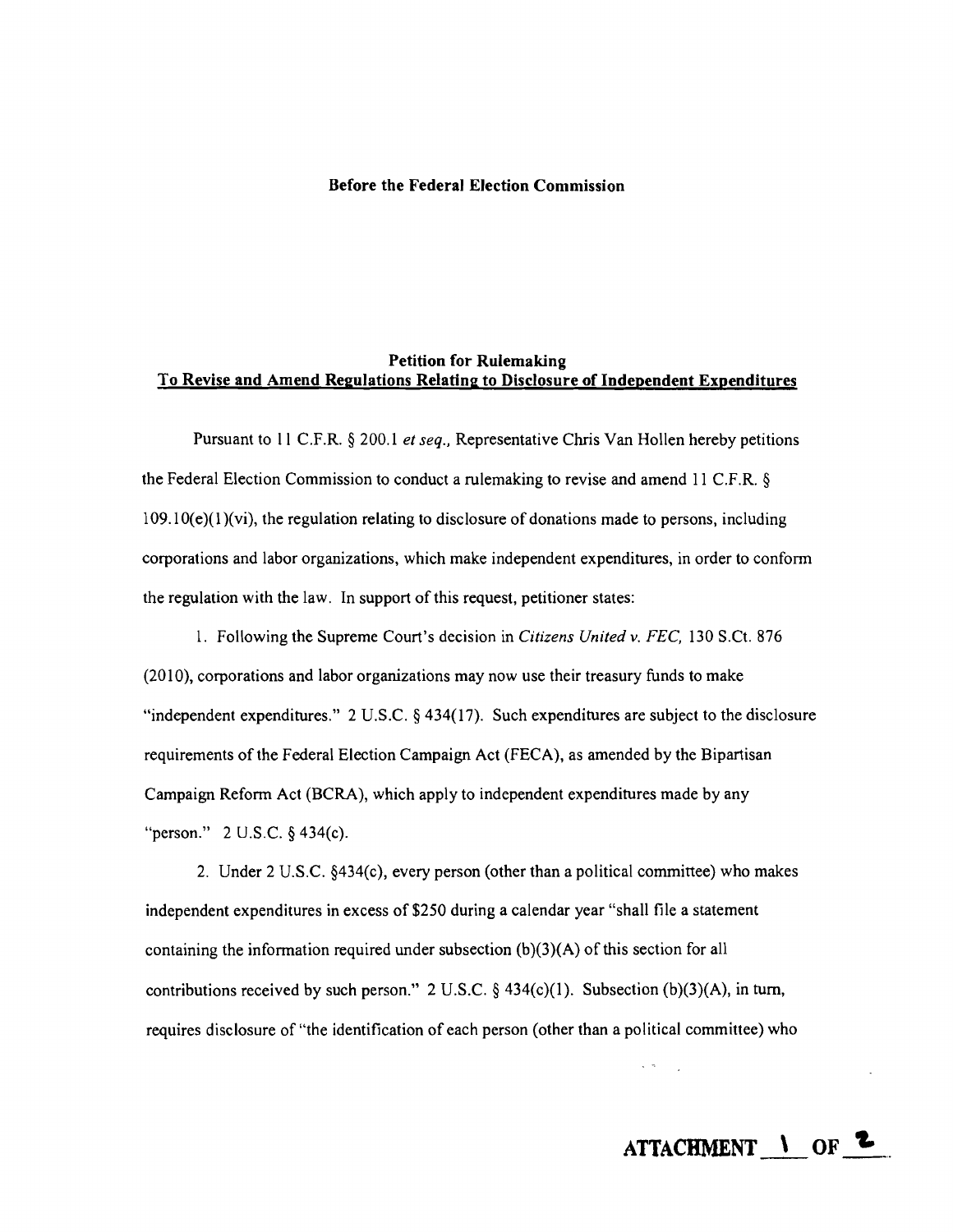makes a contribution to the reporting committee during the reporting period" in excess of \$200 within the calendar year. 2 U.S.C.  $\S$  434(b)(3)(A).

3. In a separate provision,  $\S$  434(c)(2)(C) requires every person who makes independent expenditures in excess of \$250 during the calendar year to disclose "the identification of each person who made a contribution in excess of \$200 to the person filing such statement which was made for the purpose of furthering an independent expenditure."

4. Thus, corporations and labor organizations that make independent expenditures are subject to two overlapping contribution disclosure requirements in  $\S$  434(c). Subsection 434(c)(1) requires them to disclose the identity of "each... person, . ,who makes a contribution" to them of more than \$200, 2 U.S.C. § 434(b)(3)(A); *see id.* § 434(c)(1) (requiring disclosure of information set out in subsection (b)(3)(A)), and subsection (c)(2) requires them to disclose the identity of "each person who made a contribution in excess of \$200 , .. for the purpose of furthering an independent expenditure."  $2 \text{ U.S.C.}$  § 434(c)(2)(C).

5. The Commission's regulation implementing these disclosure requirements is codified at 11 C.F.R. § 109.10. That regulation provides that every person that is not a political committee and that makes independent expenditures aggregating more than \$250 with respect to a given election in a calendar year shall file a disclosure report "containing the information required by paragraph (e)." 11 C.F.R.  $\S$  109.10(b). Subparagraph (e) provides that the disclosure report must include: "The identiflcation of each person who made a contribution in excess of \$200 to the person filing such report, which contribution was made for the purpose of furthering the reported independent expenditure." II C.F,R, § I09.IO(e)(1)(vi) (emphasis added),

2

Service Car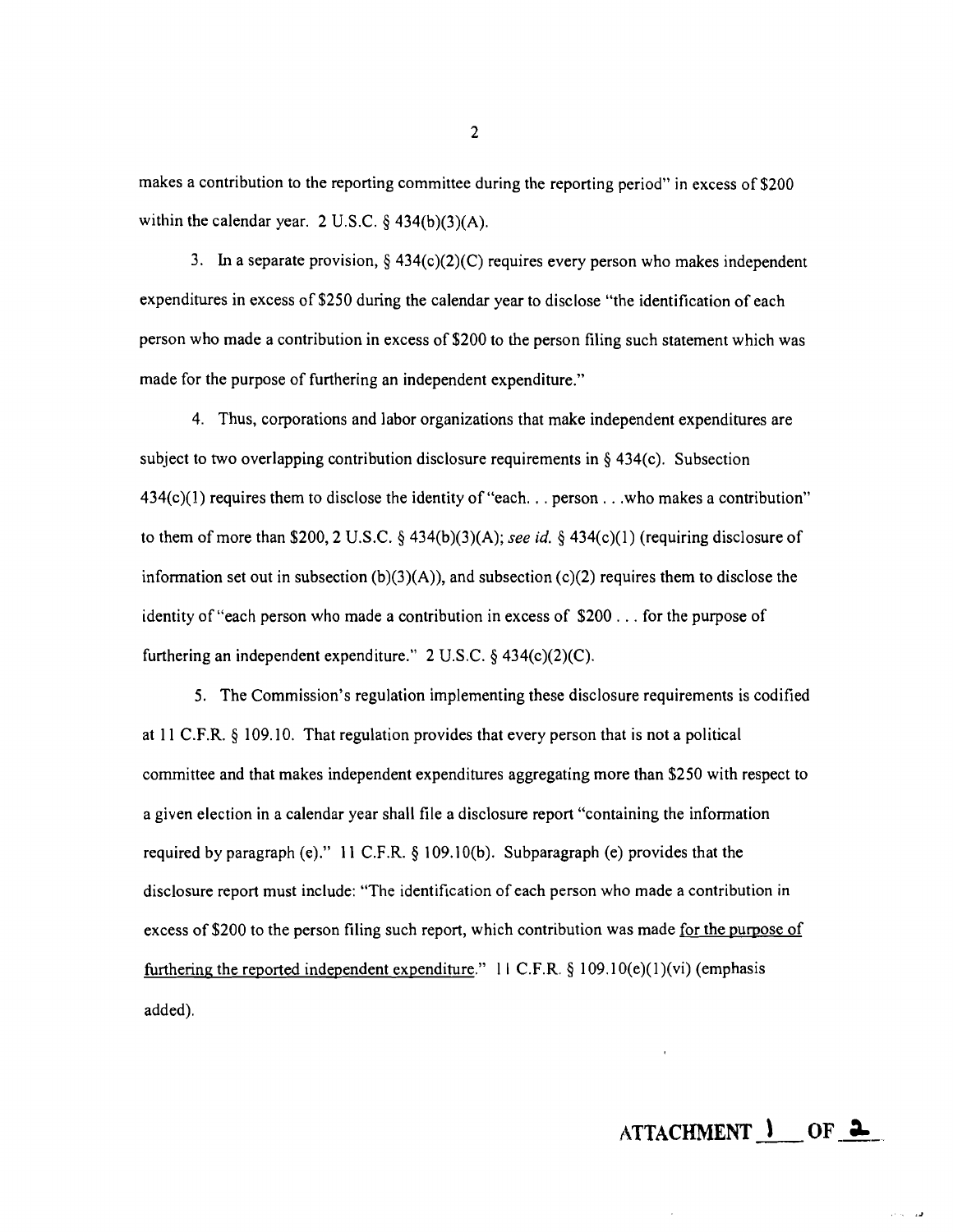6. The regulation is manifestly inconsistent with the statute. Whereas the statute requires the disclosure of"each ...person ...who makes a contribution" of more than \$200 to the person making the independent expenditures, 2 U.S.C. § 434(b)(3)(A); *see id.* § 434(c)(l), the regulation requires disclosure only of those contributors who made a contribution "for the purpose of furthering the reported independent expenditure." 11 C.F.R. § 109.10(e)(1)(vi). Thus, the regulation requires far less disclosure than the statute requires. Whereas the statute requires disclosure of all contributors of more than \$200 to the person making independent expenditures, the regulation requires disclosure only of those contributors who state a specific intent to fund a specific ("the reported") independent expenditure. Conversely, under the regulation, all contributions to the person making independent expenditures that were not given for the *specific purpose offurthering the specific reported independent expenditure* are not required to be disclosed. This is in direct contradiction to the language and purpose of the statute.

7. Subsection (c)(2) of  $\S$  434 also mandates more disclosure than the regulation requires. The statute requires "identification of each person who made a contribution in excess of \$200 ... for the purpose of furthering an independent expenditure." 2 U.S.C. § 434(c)(2)(C) (emphasis added). The indefinite article "an" preceding the term "independent expenditure" in subsection (c)(2)(C) is significant and should be given effect: it requires disclosure of all persons who made contributions for the purpose of furthering independent expenditures in general. The indefinite "an" means that the person making the contribution need not have a purpose to further any particular independent expenditure. The regulation, however, requires disclosure only of those persons who made contributions "for the purpose of furthering the reported independent expenditure." 11 C.F.R.  $\S$  109.10(e)(1)(vi). The insertion of the definite article "the" in the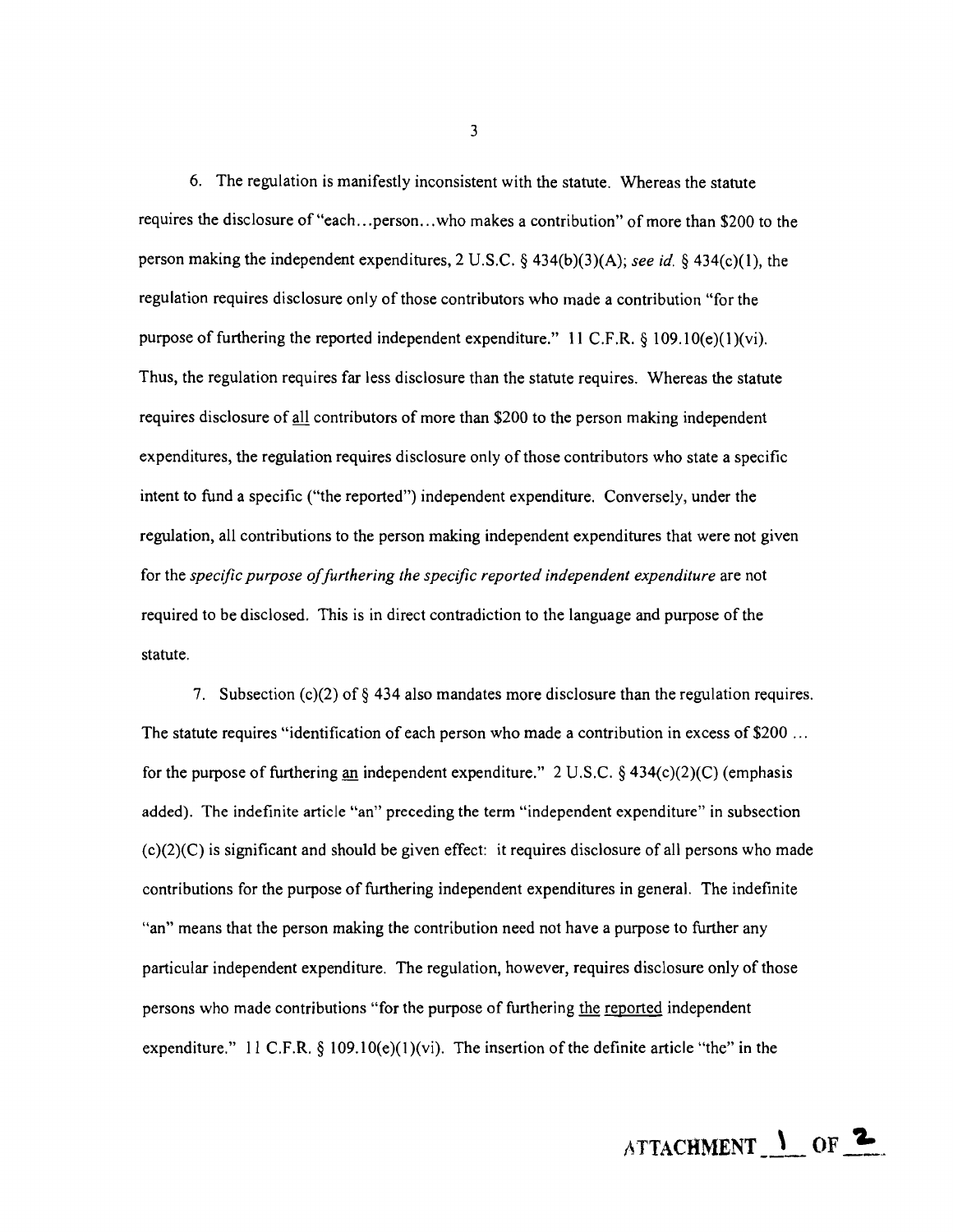regulation radically narrows the scope of the  $\S$  434(c)(2)(C) disclosure requirement. A purpose to further "an" independent expenditure encompasses any expenditure, whereas a purpose to further "the" independent expenditure encompasses only one. In addition, the statute does not connect the "contribution" to the "reported" expenditure, and accordingly does not condition disclosure on intent to further the particular independent expenditure that is the subject of the report.

8. Under present-day 11 C.F.R. § 109.10(e)(1)(vi), even if a contributor gave money to a person making independent expenditures with knowledge that the contributed funds would be used for independent expenditures, and specifically intended that the funds be used for that purpose, the contribution would still not be subject to disclosure under the regulation unless the contributor intended that the funds be earmarked and used for a specific independent expenditure. This ineffectual disclosure regime is contrary to the language of the statute, which requires disclosure of the contribution if it was made for the purpose of furthering an independent expenditure, even if it was not made for the purpose of furthering any specific independent expenditure. The regulation also contradicts the clear purpose of the statute, which is to obtain disclosure of the identity of all donors, subject to a threshold, whose donations are being used to fund independent expenditures.

9. The Commission's regulation is thus contrary to the language of the statute and frustrates Congress's intent to require disclosure of the sources of funds used by persons making independent expenditures. The Commission's regulation pennits a corporation or labor organization that makes independent expenditures to avoid disclosing its contributors-even contributors who gave money specifically for the purpose of furthering the corporation's or labor organization's independent expenditures. The regulation enables a corporation or labor

ATTACHMENT 1 G.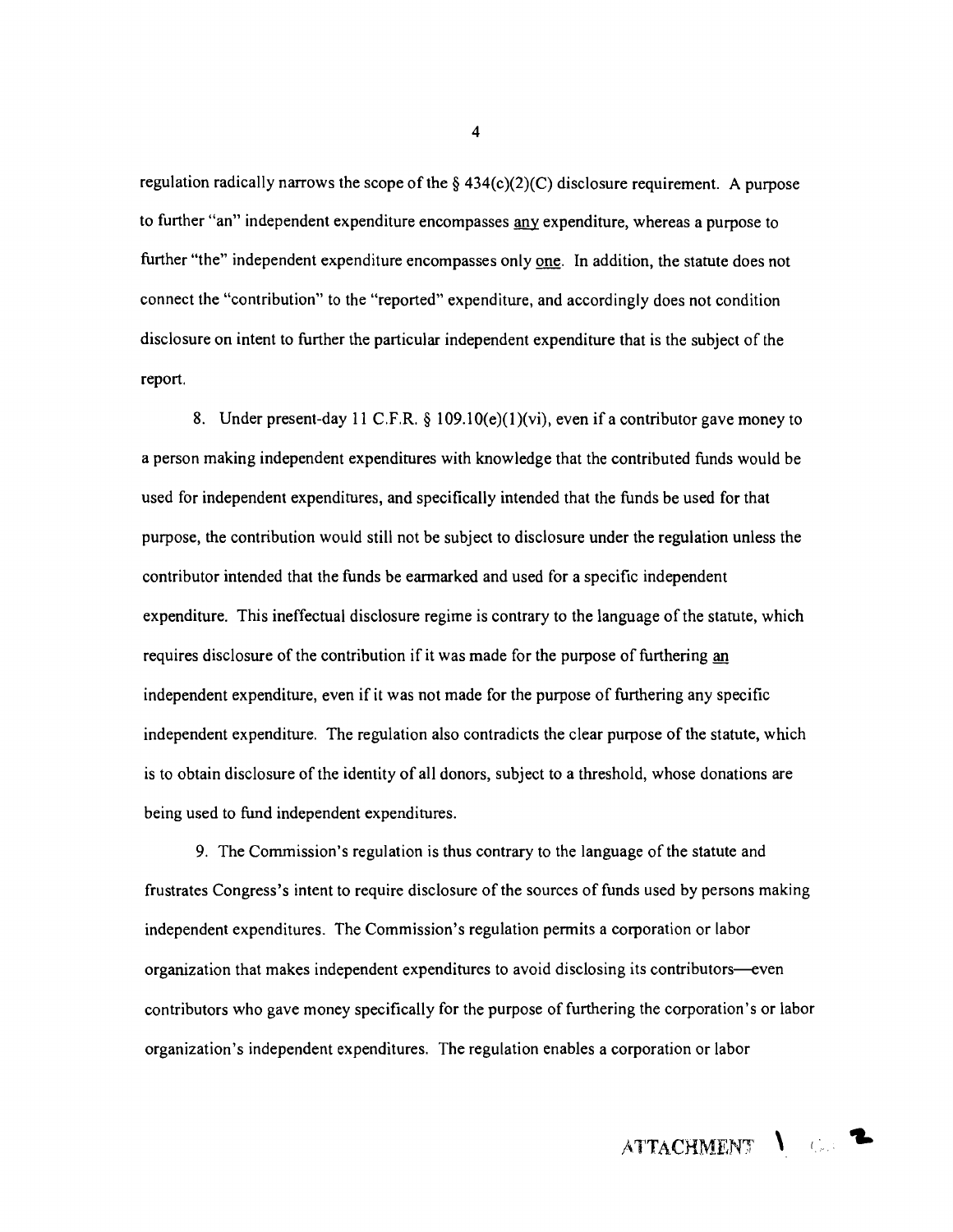organization to take the position that the because persons who made contributions to it did not express a specific intent to further the specific independent expenditure that is being reported, no disclosure of such persons is required. As a practical matter, the regulation enables corporations and labor unions that do not wish to abide by Congress's disclosure requirements to evade them entirely, without fear of sanction.

10. Not surprisingly, as a result of the regulation, the public record reflects little or no disclosure of the numerous contributors to non-profit corporations that made substantial independent expenditures in the 2010 congressional races. According to information on the website of the Center for Responsive Politics, the following section 501(c) corporations made independent expenditures in the 2010 election and disclosed none of their contributors:

| 501(c) Corporation         | <b>Amount Spent on</b><br><b>Independent Expenditures</b><br>in 2010 Elections                                                                                                                                                                                                  | <b>Disclosure of Contributors</b><br><b>Funding Independent</b><br><b>Expenditures in 2010</b> |
|----------------------------|---------------------------------------------------------------------------------------------------------------------------------------------------------------------------------------------------------------------------------------------------------------------------------|------------------------------------------------------------------------------------------------|
| Crossroads GPS             | \$16 Million                                                                                                                                                                                                                                                                    | None                                                                                           |
| American Future Fund       | \$7.4 Million                                                                                                                                                                                                                                                                   | None                                                                                           |
| 60 Plus Association        | \$6.7 Million                                                                                                                                                                                                                                                                   | None                                                                                           |
| American Action Network    | \$5.6 Million                                                                                                                                                                                                                                                                   | None                                                                                           |
| Americans for Job Security | \$4.4 Million                                                                                                                                                                                                                                                                   | None                                                                                           |
| Americans for Tax Reform   | \$4.1 Million                                                                                                                                                                                                                                                                   | None                                                                                           |
| Revere America             | \$2.5 Million                                                                                                                                                                                                                                                                   | None                                                                                           |
|                            | $I_{11}$ , $H_{21}$ , $I_{22}$ , $I_{33}$ , $I_{41}$ , $I_{51}$ , $I_{52}$ , $I_{53}$ , $I_{54}$ , $I_{55}$ , $I_{56}$ , $I_{57}$ , $I_{58}$ , $I_{59}$ , $I_{59}$ , $I_{59}$ , $I_{59}$ , $I_{59}$ , $I_{59}$ , $I_{59}$ , $I_{59}$ , $I_{59}$ , $I_{59}$ , $I_{59}$ , $I_{59$ |                                                                                                |

*hrtp://H·ww.oeensecrers.org/oufsulespendll1g/summphp?cycle=2OlO&dlsp=O&type=I&chrf=D.* 

The CRP website lists an additional twenty-four  $\S$  501(c) corporations that made independent expenditures in the 2010 congressional elections, and disclosed none of their contributors. *Id.* In addition, the CRP website lists the League of Conservation Voters as a section 527 organization that spent \$3.9 million on independent expenditures in the 2010 elections and disclosed none of its contributors.

11. This wholesale and widespread absence of donor disclosure by groups making independent expenditures to influence the 2010 congressional elections could not possibly be

¥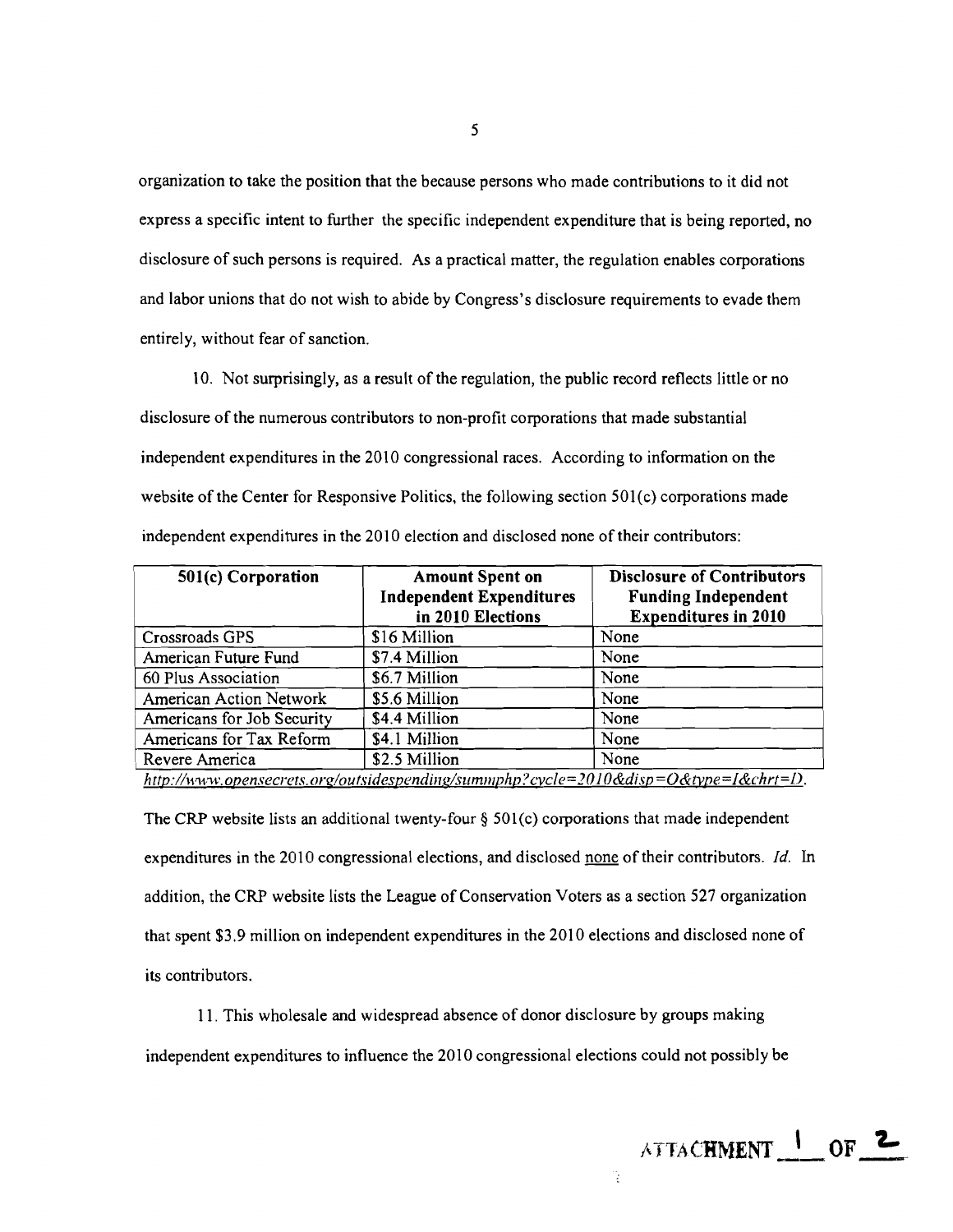what Congress intended when it passed the statutory disclosure provisions. This data only serves to make crystal clear that the current regulation is contrary to law and must be revised to carry *out* the purpose, meaning and language of the statute.

12. Although Section 109.10 was promulgated in its current form in 2003, 68 Fed.Reg. *404 et seq.* (Jan. 3, 2003), the insufficiency of the current regulation has been heightened by the *Citizens United* decision. Prior to *Citizens United,* the bulk of independent spending was done by political committees, including party committees, which are required to disclose all of their donors of more than \$200 to the FEC, or by § 527 groups, which are required to disclose all of their donors of more than \$200 to the IRS, or by individual spenders, for whom the donor disclosure issue is largely inapplicable. Thus, prior to *Citizens United,* there generally was comprehensive disclosure of donors to groups making independent expenditures. *Post-Citizens United*, however, corporations, including non-profit corporations, and labor organizations are now able to use their treasury funds to make independent expenditures and to contribute funds to other corporations that make independent expenditures. This has created a new universe of independent spenders who can raise and spend contributions from other persons (including from corporations and labor organizations) to finance their independent expenditures. And that development has in tum highlighted the insufficiency and illegality of the Commission's existing regulation on disclosure of contributors to corporations and labor organizations that make independent expenditures.

13. After *Citizens United,* the Commission's existing regulation enables corporations or labor organizations to use front groups with nondescript and unrevealing names to make independent expenditures and thereby to serve as vehicles to mask the identity of those who are the true sources of funds for spending to influence the outcome of federal elections. Section

ATTACHMENT 1 OF 2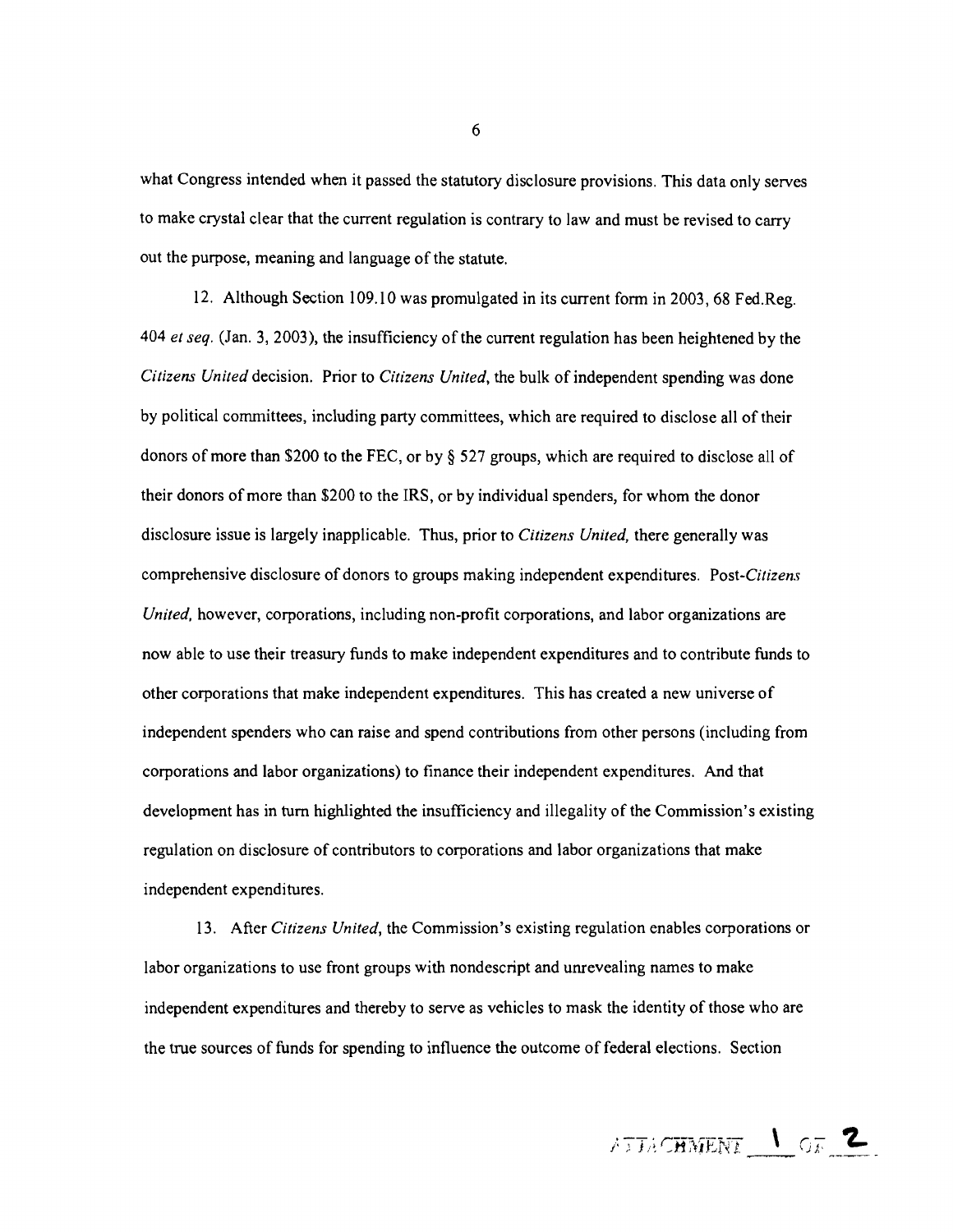50l(c) corporations, which are not otherwise subject to any obligation to disclose their donors, are particularly well suited to serve this purpose. The fact that so many  $\S$  501(c) corporations made substantial independent expenditures in the 2010 election cycle while so few of them disclosed their donors demonstrates that they are being used to play precisely this role as vehicles to hide the identity of those funding independent expenditures. They can do so only because the FEC's unlawful disclosure regulation facilitates easy circumvention of the overlapping statutory requirements that any person making independent expenditures must disclose "each... person ... who makes a contribution" in excess of \$200,2 U.S.c. §  $434(b)(3)(A)$ , and "each person who made a contribution" in excess of \$200 "...which was made for the purpose of furthering an independent expenditure." 2 U.S.C.  $\S$  434(c)(2)(C). The statute does not permit § 50l(c) non-profit corporations that make independent expenditures to hide their contributors who are funding their expenditures. The Commission's existing regulation, however, permits precisely this kind of secret funding of independent expenditures by hidden donors, in direct contradiction to the purpose and language of the statutory disclosure provisions.

14. The *Citizens United* decision itself stresses the importance of disclosure of contributors to corporations making campaign-related expenditures. After striking down the ban on corporate expenditures in federal campaigns, the Court strongly reaffirmed the constitutionality of and need for laws that require disclosure of corporate spending to influence federal elections. The Court in *Citizens United* - by an 8 to 1 majority - rejected the argument that disclosure requirements "chill" the exercise of First Amendment rights. Disclosure requirements, the Court said, "impose no ceiling on campaign related activities," and "do not prevent anyone from speaking." 130 S.Ct. at 914. The Court held that requiring the disclosure

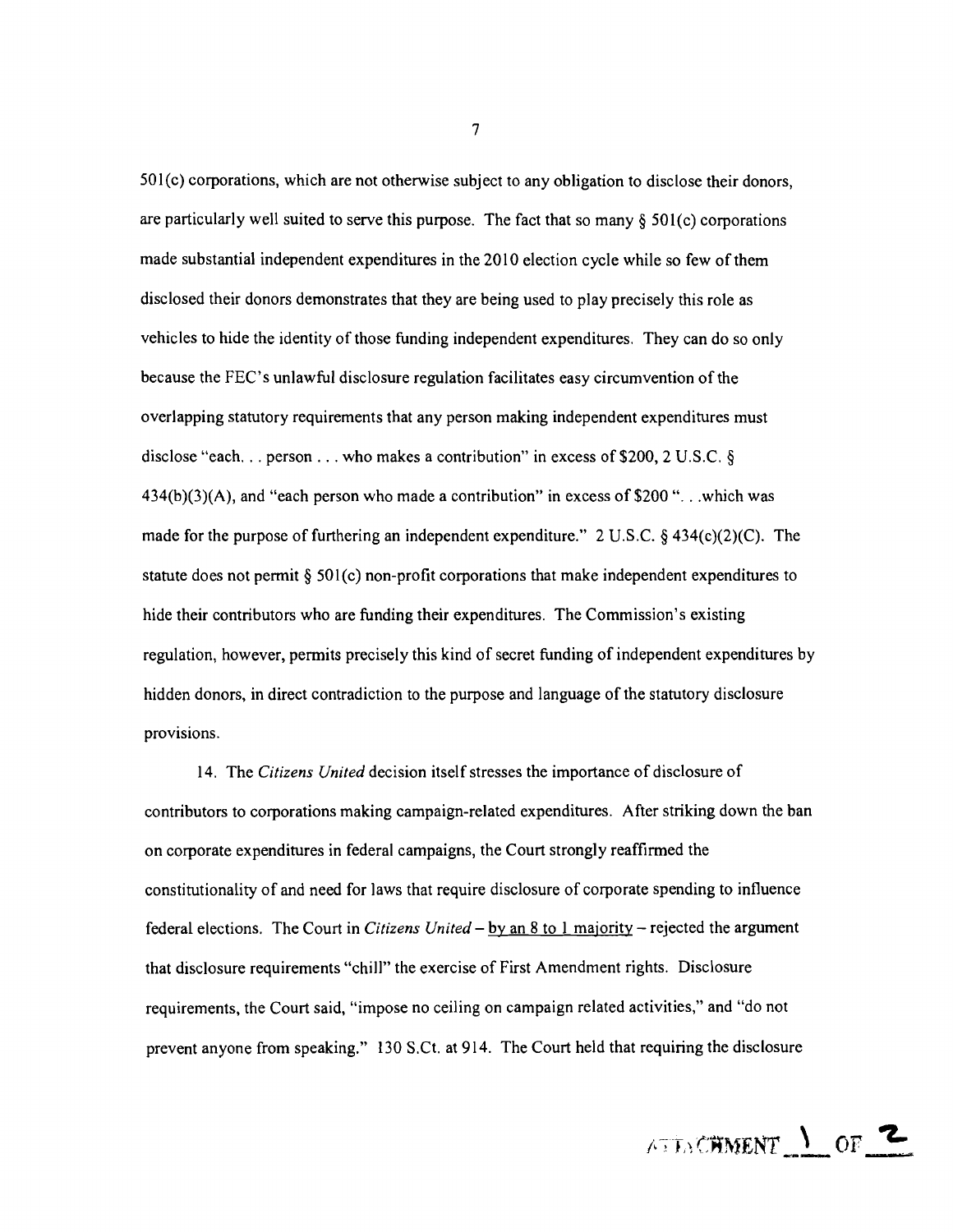of campaign-related expenditures serves an important governmental interest in "provid[ing] the electorate with information about the sources of election-related spending." *Id.* The Courtincluding four of the five Justices who voted to strike down the ban on corporate spendingrecognized that "disclosure permits citizens and shareholders to react to the speech of corporate entities in a proper way. This transparency enables the electorate to make informed decisions and give proper weight to different speakers and messages." *Id.* at 916. The Court further stated, "With the advent of the Internet, prompt disclosure of expenditures can provide shareholders and citizens with the information needed to hold corporations and elected officials accountable for their positions and supporters. Shareholders can determine whether their corporation's political speech advances the corporation's interest in making profits, and citizens can see whether elected officials are 'in the pocket' of so-called moneyed interests." In short, the Court said that "the public has an interest in knowing who is speaking about a candidate shortly before an election." *ld.* at 915.

15. The Commission should amend 11 C.F.R.  $\S$  109.10(e)(1) by striking existing subparagraph (vi) and replacing it with the following text:

> (vi) The identification of each person who made a contribution during the calendar year to the person filing such report, whose contributions have an aggregate amount or value in excess of \$200 within the calendar year, or in any lesser amount if the person filing such report should so elect, together with the date and the amount of any such contribution; and

(vii) The identification of each person who made a contribution during the reporting period in excess of \$200 to the person filing such report, which contribution was made for the purpose of furthering an independent expenditure.<sup>1</sup>

16. Accordingly, petitioner requests that the Commission promptly publish a Notice of

Availability of this petition in the Federal Register, 11 C.F.R.  $\S$  200.3(a)(1), and thereafter

 $\mathbf{r}$ 

ATTACHMENT <sup>1</sup> OF <sup>2</sup> 

This proposal is the same as that set forth in Agenda Document No. 11-02 (Jan. 18, 2011). We were some with the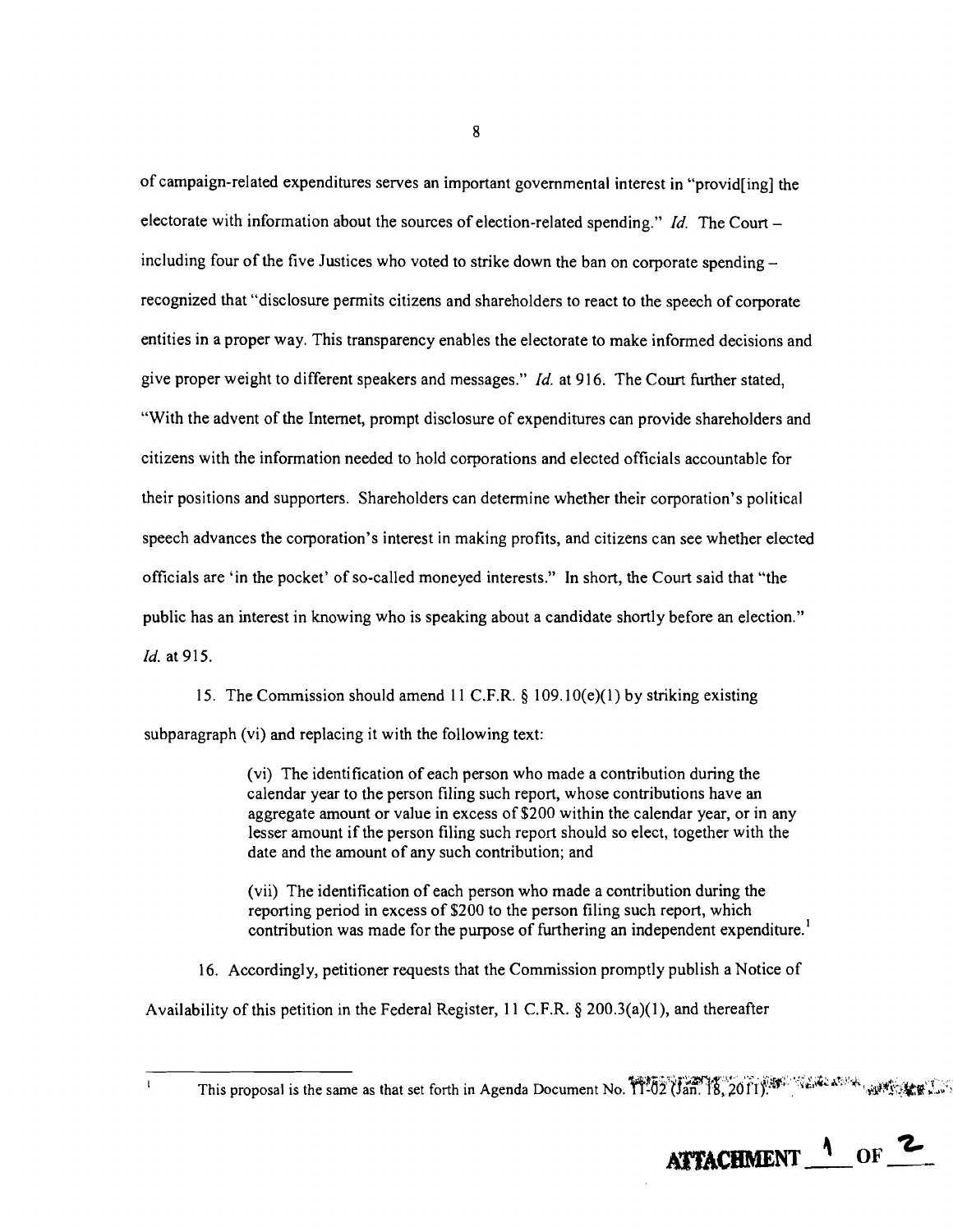initiate a rulemaking to consider promulgation of the proposed regulation set forth above. Id. § 200.4(a).

17. Because this matter is of urgent public importance, petitioner requests the

Commission to conduct this rulemaking on an expedited basis, so that a sufficient and lawful regulation can be in place prior to the 2012 elections so that citizens will receive the basic campaign finance information that they are entitled to have by law.

Respectfully submitted,

*/s/ Fred Wertheimer* 

Fred Wertheimer DEMOCRACY 21 2000 Massachusetts Ave, N.W. Washington, D.C. 20036 (202) 355-9610

Donald J. Simon SONOSKY CHAMBERS SACHSE ENDRESON & PERRY, LLP 1425 K Street, N.W. Suite 600 Washington, D.C. 20005 (202) 682-0240

Trevor Potter J. Gerald Hebert Paul S. Ryan Tara Malloy CAMPA1GN LEGAL CENTER 215 E Street NE Washington, D.C. 20002 (202) 736-2200

Counsel for Rep. Chris Van Hollen, Petitioner

April 21, 2011



 $\frac{4}{3}$  ,  $\frac{5}{3}$ 

 $\mathbf{v} = \mathbf{v} \times \mathbf{v}$  , where  $\mathbf{v} = \mathbf{v} \times \mathbf{v}$ 

"CAS (FRASSECTED TO THE THROUGH AND THE SECOND AND THE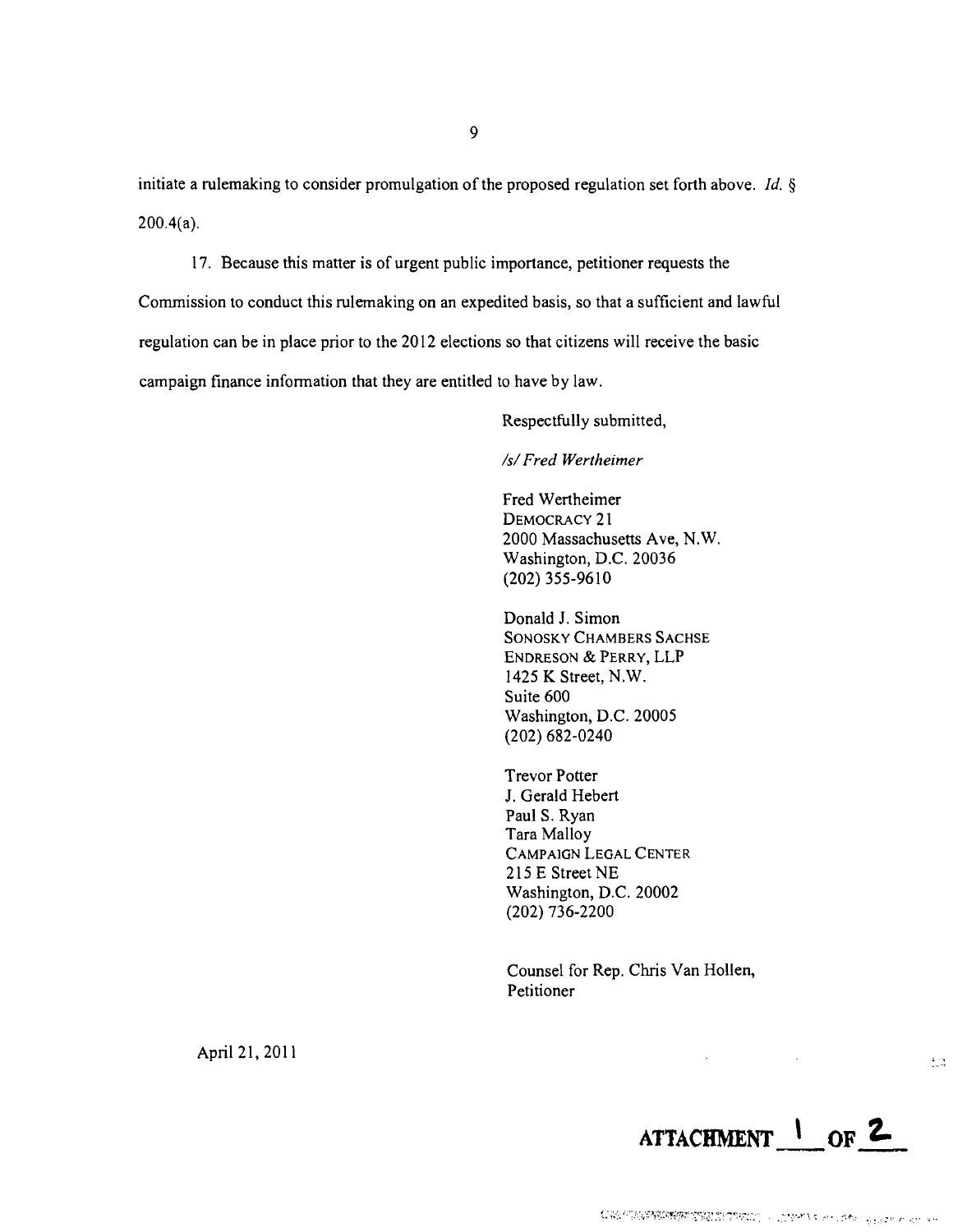| $\mathbf{1}$            | FEDERAL ELECTION COMMISSION                                   |                                                                   |  |
|-------------------------|---------------------------------------------------------------|-------------------------------------------------------------------|--|
| $\overline{2}$          |                                                               | <b>11 CFR Part 109</b>                                            |  |
| 3                       |                                                               | [NOTICE 2011 - XX]                                                |  |
| $\overline{\mathbf{4}}$ | <b>Rulemaking Petition: Independent Expenditure Reporting</b> |                                                                   |  |
| 5                       | <b>AGENCY:</b>                                                | <b>Federal Election Commission</b>                                |  |
| 6                       | <b>ACTION:</b>                                                | Rulemaking petition: Notice of Availability                       |  |
| 7                       | <b>SUMMARY:</b>                                               | On April 21, 2011, the Commission received a Petition for         |  |
| 8                       |                                                               | Rulemaking from Representative Chris Van Hollen. The              |  |
| 9                       |                                                               | Petition urges the Commission to revise and amend the             |  |
| 10                      |                                                               | regulations at 11 CFR 109.10(e)(1)(vi) regarding the reporting    |  |
| 11                      |                                                               | of independent expenditures by persons other than political       |  |
| 12                      |                                                               | committees. The Petition is available for inspection in the       |  |
| 13                      |                                                               | Commission's Public Records Office, on its website,               |  |
| 14                      |                                                               | http://www.fec.gov/fosers/, and through its Faxline service.      |  |
| 15                      | <b>DATES:</b>                                                 | Statements in support of or in opposition to the Petition must be |  |
| 16                      |                                                               | submitted on or before [insert date 60 days after the date of     |  |
| 17                      |                                                               | publication in the Federal Register].                             |  |
| 18                      | <b>ADDRESSES:</b>                                             | All comments must be in writing. Comments may be submitted        |  |
| 19                      |                                                               | electronically via the Commission's website at                    |  |
| 20                      |                                                               | http://www.fec.gov/fosers/. Commenters are encouraged to          |  |
| 21                      |                                                               | submit comments electronically to ensure timely receipt and       |  |
| 22                      |                                                               | consideration. Alternatively, comments may be submitted in        |  |
| 23                      |                                                               | paper form. Paper comments must be sent to the Federal            |  |

ATTACHMENT **Z** OF **z** 

 $\mathcal{O}(\mathcal{O}(10^6) \times 10^6)$  , and the second constant  $\mathcal{O}(\mathcal{O}(10^6))$  . The second constant  $\mathcal{O}(\mathcal{O}(10^6))$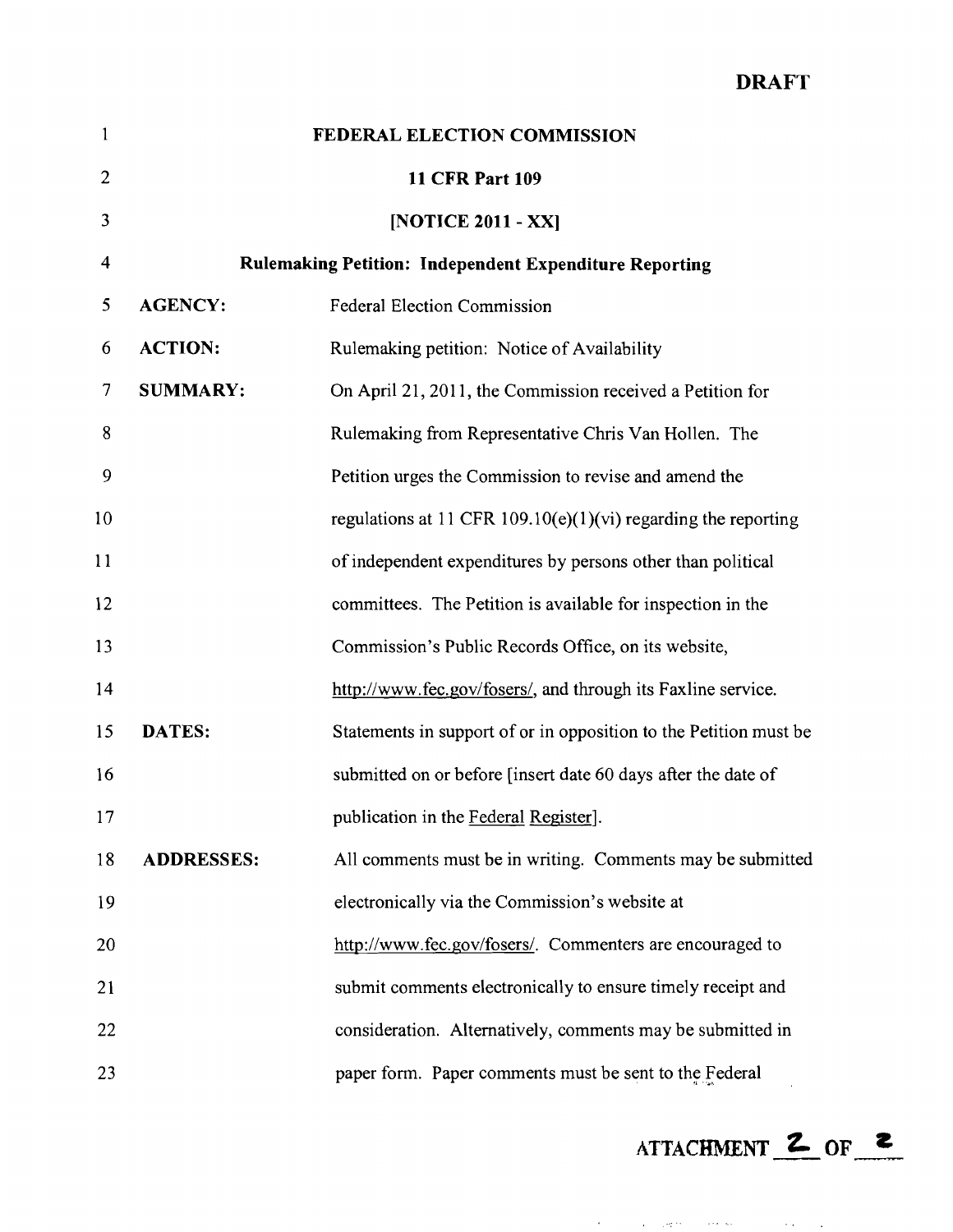#### **DRAFT**

| 1              |                                                             | Election Commission, Attn.: Robert M. Knop, Assistant           |
|----------------|-------------------------------------------------------------|-----------------------------------------------------------------|
| $\overline{2}$ |                                                             | General Counsel, 999 E Street, NW., Washington, D.C. 20463.     |
| 3              |                                                             | All comments must include the full name and postal service      |
| $\overline{4}$ |                                                             | address of a commenter, and of each commenter if filed jointly, |
| 5              |                                                             | or they will not be considered. The Commission will post        |
| 6              |                                                             | comments on its website at the conclusion of the comment        |
| $\overline{7}$ |                                                             | period.                                                         |
| 8<br>9<br>10   | <b>FOR FURTHER</b><br><b>INFORMATION</b><br><b>CONTACT:</b> | Mr. Robert M. Knop, Assistant General Counsel, or Ms. Cheryl    |
| 11             |                                                             | A. F. Hemsley, Attorney, 999 E Street, NW., Washington, D.C.    |
|                |                                                             |                                                                 |
| 12             |                                                             | 20463, (202) 694-1650 or (800) 424-9530.                        |
| 13<br>14       | <b>SUPPLEMENTARY</b><br><b>INFORMATION:</b>                 |                                                                 |

15 The Federal Election Commission ("Commission") has received a Petition for 16 Rulemaking from United States Representative Chris Van Hollen. The petitioner asks 17 that the Commission revise and amend 11 CFR 109.10( $e$ )(1)( $vi$ ) "relating to disclosure of 18 donations made to persons [other than political committees], including corporations and 19 labor organizations, which make independent expenditures, in order to conform the 20 regulation with the law." The Commission seeks comments on the petition. 21 Copies of the Petition for Rulemaking are available for public inspection at the 22 Commission's Public Records Office, 999 E Street, NW., Washington, D.C. 20463, 23 Monday through Friday between the hours of 9 a.m. and 5 p.m., and on the 24 Commission's website, http://www.fec.gov/fosers/. Interested persons may also obtain a

2 **ATTACHMENT 2** OF 2